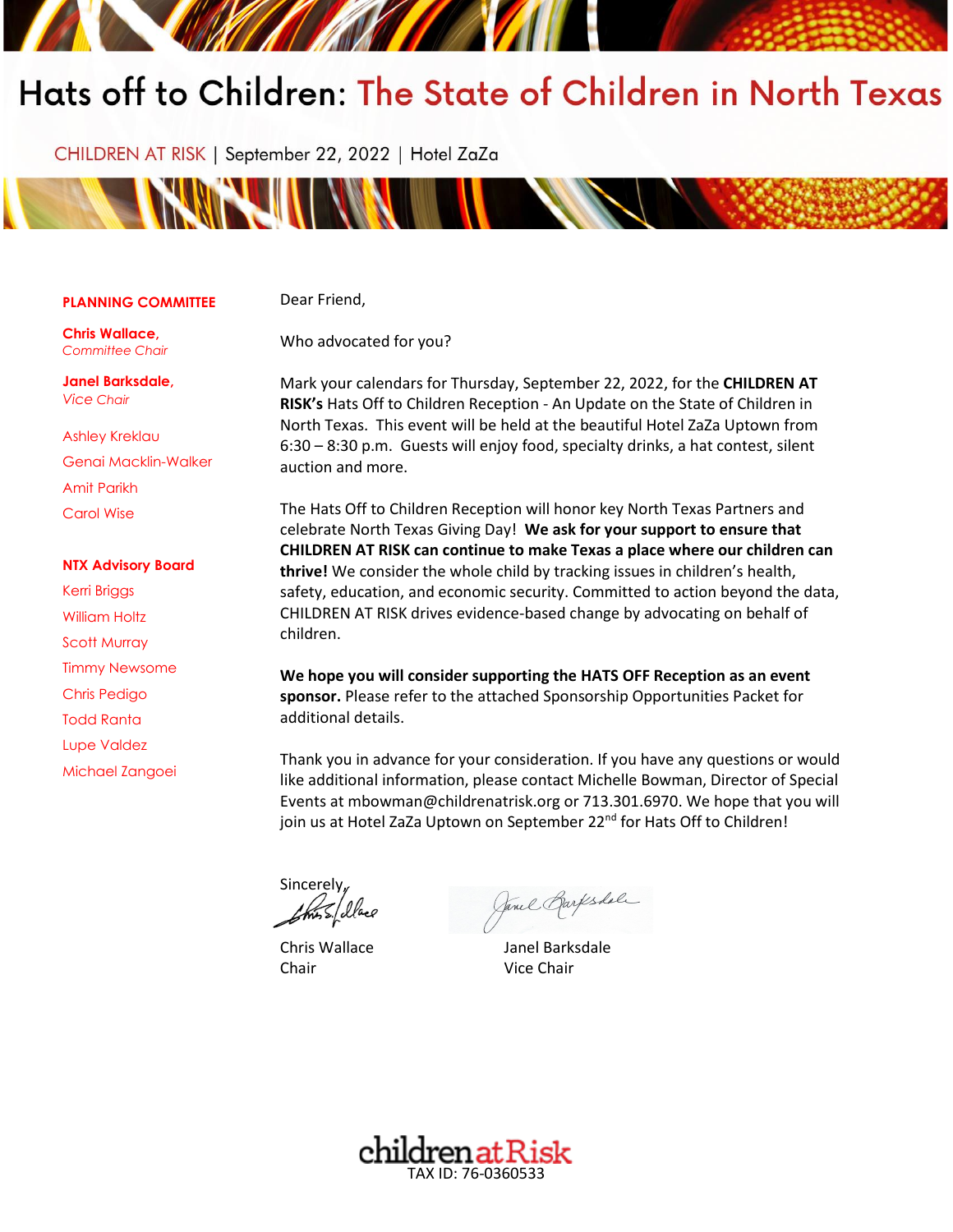# Hats off to Children: The State of Children in North Texas

CHILDREN AT RISK | September 22, 2022 | Hotel ZaZa



### • **\$10,000 Presenting Hats Off to Children Sponsor**

- **Tickets for 10 to the reception**
- Title Sponsor recognition in event materials, social media, and our webpage
- Keepsake for your guests
- Employee Training or Presentation by CHILDREN AT RISK expert staff
- Benefits can be customized!

#### • **\$5,000 Speak Up for Children Sponsor**

- **Tickets for 10 to the reception**
- Prominent recognition in event materials, social media, and our webpage
- Keepsake for your guests
- Employee Training or Presentation by CHILDREN AT RISK expert staff

#### • **\$3,500 Demand Change for Children Sponsor**

- **Tickets for 5 to the reception**
- Prominent recognition in event materials, social media, and our webpage
- Keepsake for your guests

#### • **\$1,000 Drive Change for Children Sponsor**

- **Tickets for 2 to the reception**
- Prominent recognition in event materials, social media, and our webpage
- Keepsake for your guests
- **\$500 Raise Your Voice for Children Sponsor**

#### • **Tickets for 2 to the reception**

- Recognition in all event materials, social media, and our webpage
- Keepsake for your guests

#### **Underwriting Opportunities**

Benefits correspond to sponsor level, plus additional marketing opportunities.

- **\$5,000 Menu Sponsor**
- **\$3,500 Floral Sponsor**
- **\$2,500 Media Sponsor or Valet Sponsor**

**Thank you for supporting CHILDREN AT RISK and helping make Texas a place where all children are healthy, happy, and safe.**